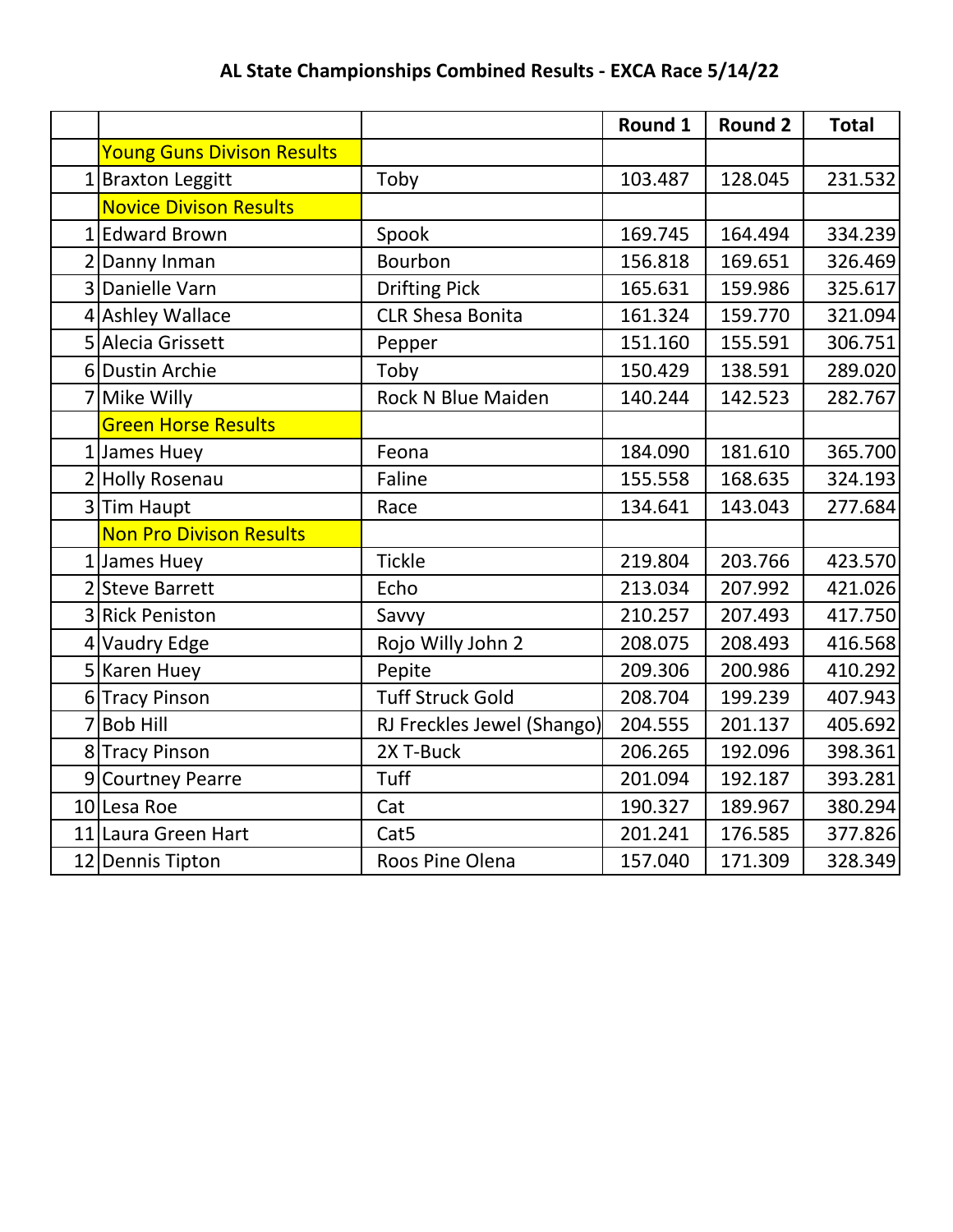|   | <b>Intermediate Divison Results</b> |                             |         |         |         |
|---|-------------------------------------|-----------------------------|---------|---------|---------|
|   | 1 Lesa Roe                          | Cat                         | 211.553 | 187.497 | 399.050 |
|   | 2 Karen Huey                        | Pepite                      | 202.298 | 180.362 | 382.660 |
|   | 3 Lisa Steinbach                    | <b>Tuff Struck Gold</b>     | 189.942 | 191.431 | 381.373 |
|   | 4 Courtney Pearre                   | <b>Tuff</b>                 | 173.398 | 193.994 | 367.392 |
|   | 5 David Archie                      | Toby                        | 182.146 | 181.625 | 363.771 |
|   | 6 Danielle Varn                     | <b>Drifting Pick</b>        | 189.502 | 168.733 | 358.235 |
| 7 | Danny Inman                         | Bourbon                     | 178.312 | 176.642 | 354.954 |
|   | 8 John Hodges                       | <b>SB Shaney Face Dunit</b> | 169.157 | 181.311 | 350.468 |
|   | 9 Ashley Wallace                    | <b>CLR Shesa Bonita</b>     | 180.433 | 165.441 | 345.874 |
|   | 10 Jenna Bishop                     | J-Low                       | 172.439 | 167.722 | 340.161 |
|   | 11 Edward Brown                     | Spook                       | 168.611 | 130.164 | 298.775 |
|   | 12 Tim Haupt                        | Dock Lee                    | 139.457 | 146.792 | 286.249 |
|   | 13 Tina Louise Icorn                | Lil Buckwheat Sugar         | 105.670 | 121.184 | 226.854 |
|   | <b>Youth Divison Results</b>        |                             |         |         |         |
|   | 1 Gabby Luna                        | <b>Pretty Pat</b>           | 143.458 | 130.869 | 274.327 |
|   | <b>Ride Smart Results</b>           |                             |         |         |         |
|   | 1 James Huey                        | <b>Tickle</b>               | 214.468 | 204.361 | 418.829 |
|   | 2 Tracy Pinson                      | Tuff Night At The Ritz      | 206.250 | 207.725 | 413.975 |
|   | 3 Steve Barrett                     | Echo                        | 210.182 | 202.572 | 412.754 |
|   | 4 Tracy Pinson                      | 2X T-Buck                   | 206.545 | 204.650 | 411.195 |
|   | 5 Vaudry Edge                       | Rojo Willy John 2           | 205.644 | 197.252 | 402.896 |
|   | $6$ Bob Hill                        | RJ Freckles Jewel (Shango)  | 205.167 | 194.708 | 399.875 |
|   | 7 Rick Peniston                     | Savvy                       | 206.394 | 190.030 | 396.424 |
|   | 8 Danny Inman                       | Bourbon                     | 201.219 | 194.626 | 395.845 |
|   | 9 Lisa Steinbach                    | <b>Tuff Struck Gold</b>     | 194.103 | 193.413 | 387.516 |
|   | 10 Laura Green Hart                 | Ruthie                      | 191.167 | 179.216 | 370.383 |
|   | 11 John Hodges                      | SB Shaney Face Dunit        | 186.369 | 179.001 | 365.370 |
|   | 12 Dennis Tipton                    | Roos Pine Olena             | 176.060 | 184.246 | 360.306 |
|   | 13 Tina Louise Icorn                | Lil Buckwheat Sugar         | 168.330 | 138.298 | 306.628 |
|   | <b>3 Pro Divison Results</b>        |                             |         |         |         |
|   | 1 Lee Hart                          | Rojo Willy John 2           | 228.964 | 217.741 | 446.705 |
|   | 2 Lee Hart                          | Cat <sub>5</sub>            | 221.433 | 215.994 | 437.427 |
|   | 3 Carly Renault                     | Cat N Sugar                 | 219.405 | 212.112 | 431.517 |
|   | 4 Holly Rosenau                     | <b>SB Shaney Face Dunit</b> | 196.143 | 210.816 | 406.959 |
|   | 5 Laura Green Hart                  | Ruthie                      | 203.228 | 190.396 | 393.624 |